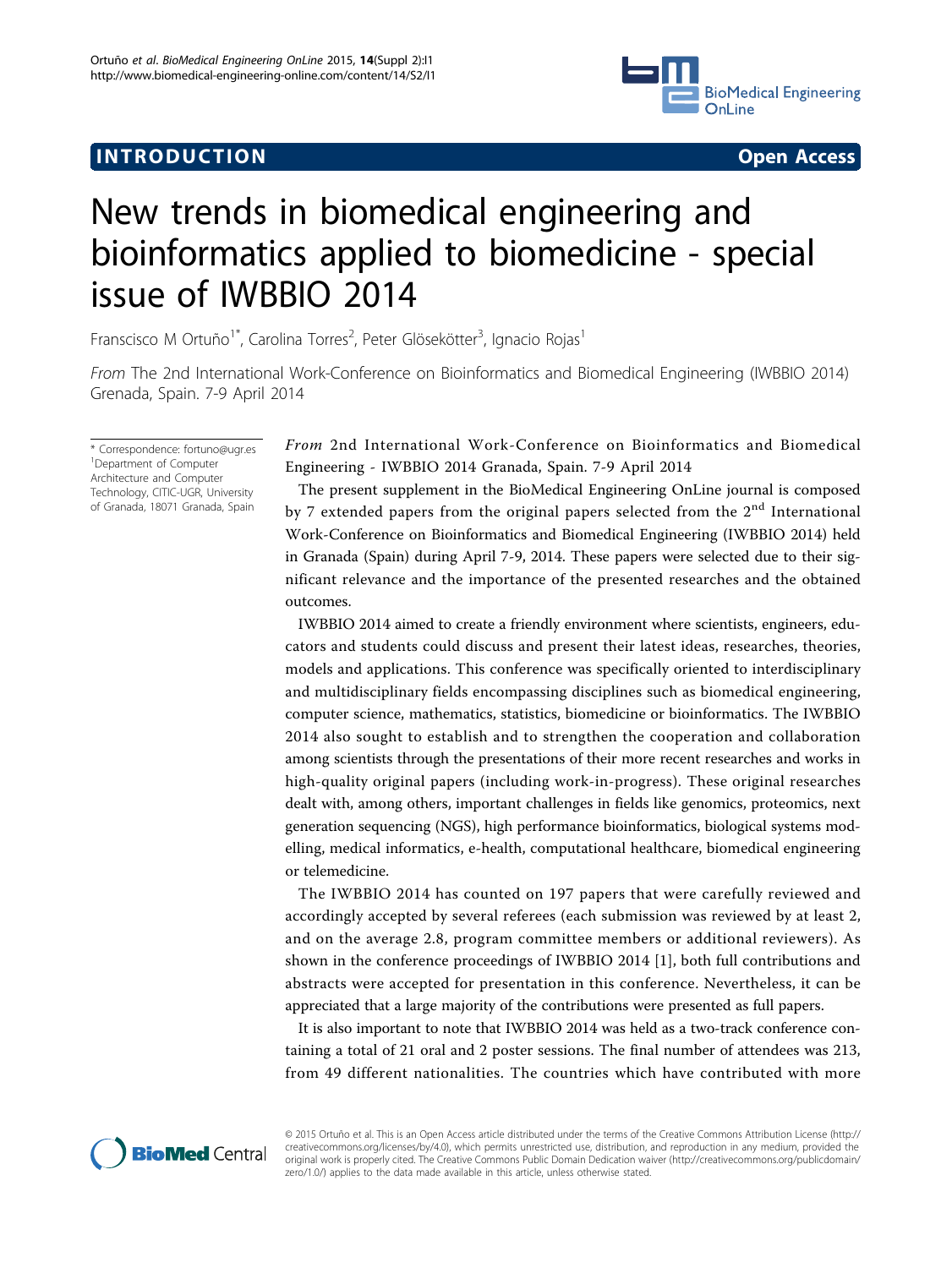researchers are (in this order): Spain, Italy, Poland, United States, France, United Kingdom, Brazil, India, Germany and China.

From these contributions, a reduced number of authors were then invited to extend their conference papers and to submit them to this supplement in BioMedical Engineering OnLine. The selection was done taking into consideration the evaluation and opinion of reviewers, chairs of the different sessions and guest editors. In this regard, the present supplement has been considered to be specially focused on different ideas applied to the improvement of healthcare and biomedical engineering: from novel strategies for the diagnosis and treatment of severe diseases to the implementation of e-health frameworks to make easier the data management in the biomedical environment. Following, a brief introduction of each selected article is provided for the sake of consistency and readability of the present supplement.

The first paper authored by Prof. Arthur Williams et al. [[2\]](#page-2-0) essentially proposes the design of two symptom check-lists for adults and children (TRSC and TRSC-C, respectively) with oncological diseases. These lists aim to facilitate the identification of therapy-related symptoms produced in these patients, to reassure patients by making more understandable these symptoms and to improve the patient-clinician communications. These checklists are indeed being incorporated as a pilot experience in different hospitals and they have been adapted to several languages and cultures.

The paper by Cristina Callau et al. [\[3](#page-3-0)] describes two different approaches for quantifying the CK19 marker in breast cancer tissues. The proposed algorithms are based on computer vision techniques for digital images of tissues to automatically perform the immunohistochemistry (IHC) quantification. These two methods are implemented to avoid errors in the visual quantification of expert pathologists. Outcomes in this study have shown a reasonable concordance between the quantification performed by the two automated methods and those ones provided by the pathologists. Thus, these findings could be a promising beginning for the future implementation of an automated prognosis tool.

Daniel Passeri et al. [[4](#page-3-0)] address in their paper a numerical model to simulate the structure of Ion Sensitive Field Effect Transistors (ISFETs) in biosensors by using 3D-TCAD tools. This simulation successfully models the electrolyte environment as an ad-hoc parametric layer in the semiconductor, allowing its direct incorporation into FET. It also provides a significant improvement in the technology design by reducing time and costs thanks to implemented simplifications such as larger dimensions or less number of target charge sites.

Following, the paper by Razvan Ghinea et al. [[5\]](#page-3-0) presents a group of 402 predictive models to estimate the reflectance spectrum in biomaterials, more specifically, in dental resin composites. Each of the proposed models corresponds to a reflectance factor and they were based on a Multiple Non-Linear Regression (MNLR) algorithm to determine the spectrum of 49 different experimental dental resin composites. Thus, after a training step, the predictive models have shown an average error <3.5% reaching values lower than the theoretical acceptability threshold in the materials or even smaller than the perceptibility threshold.

In the next paper, Franciszek Binczyk et al. [\[6](#page-3-0)] propose an adaptive algorithm and other numerical solutions to reduce the phase error in five different algorithms applied in Nuclear Magnetic Resonance (NMI) spectroscopy. The optimization of the phase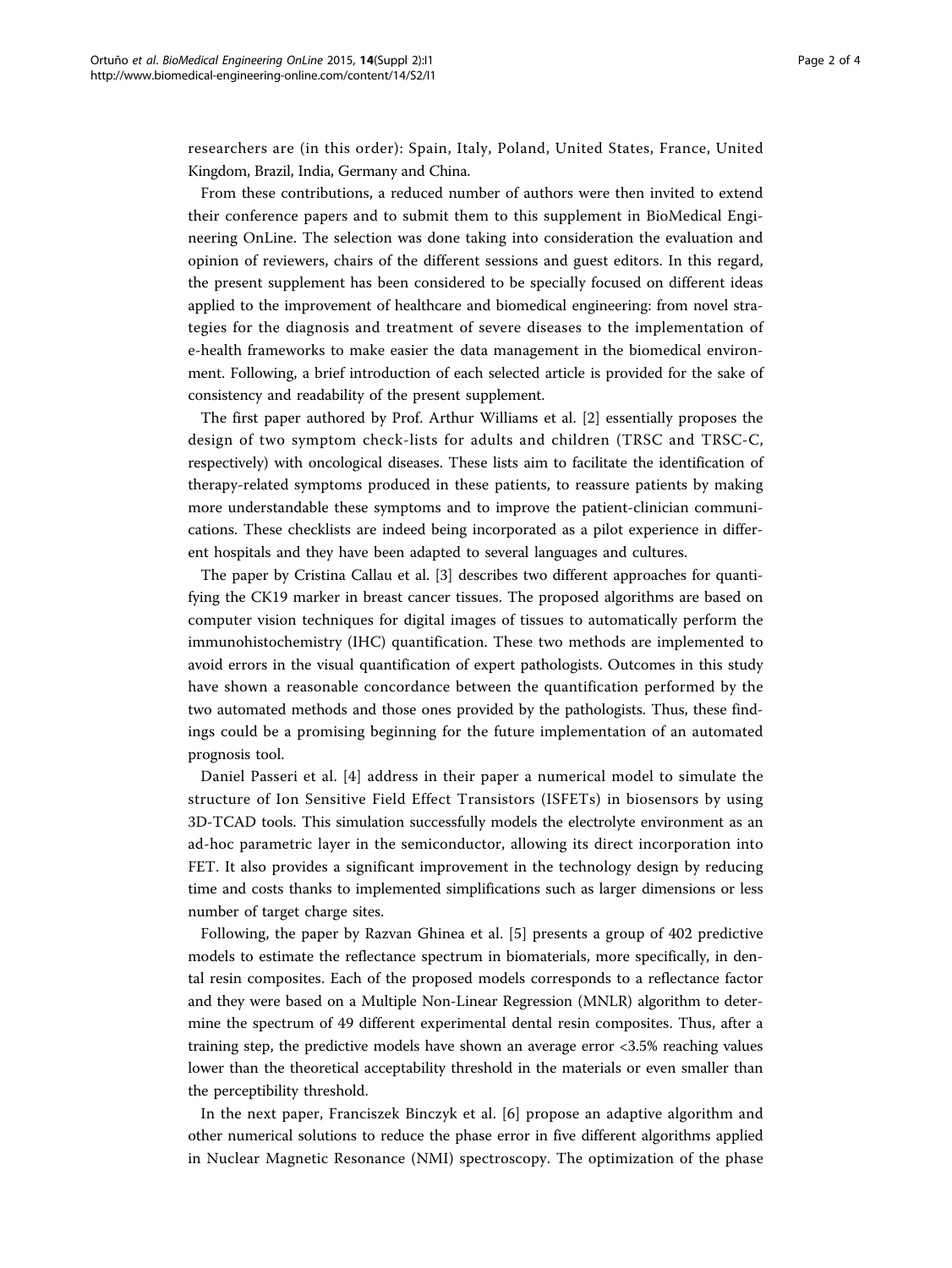<span id="page-2-0"></span>correction was then validated by using both in silico and phantom data achieving an accuracy of 99.5%. Thus, the obtained results may help to determine more accurate diagnosis.

The paper by Oresti Baños et al. [[7\]](#page-3-0) describes an open source Android framework to acquire, handle, store and visualize sensor data in mHealth mobile applications. More specifically, authors present a software environment properly designed to make easier and faster the development of medical health applications as well as the usage of sensors included in smartphones, tablets and wearable devices. Additionally, the paper shows the so-called mHealthDroid, a particular app to collect and visualize health data which have been implemented by the presented framework.

Finally, Vanathi Gopalakrishnan et al. [[8](#page-3-0)] present a novel methodology to classify pediatric cardiomyopathies by means of information extracted from Magnetic Resonance Images (MRI). In particular, Bayesian rules are implemented to analyze 83 patients and controls and to extract the biomarkers associated to the disease. The accuracy and area under curve (AUC) results obtained for the proposed dataset and a cross-validation procedure allows to interpret that this tool could contribute to the assessment of MRI biomarkers and, therefore, to enhance the diagnosis and prognosis of these cardiomyopathies. Moreover, authors confirm the proposed methodology is flexible and extensible, being also applicable to other cardiovascular diseases.

As Guest Editors, we would like to sincerely acknowledge all the authors for their high quality contributions as well as the expert referees for their useful suggestions and comments during this review procedure. We would also like to express our sincere gratitude to Profs. Kenneth R. Foster and Fong-Chin Su, Editors-in-Chief of BioMedical Engineering Online, for giving the opportunity to publish this supplement. Finally, we are very thankful to Jennifer Egar, Assistant Project Manager for Supplements of BioMed Central, for the constant assistance with the edition and publication of this supplement. It has been a pleasure for us to collaborate with all of you. We finally invite all authors and interested readers of this supplement to participate in future IWBBIO conferences, which will be announced at [http://iwbbio.ugr.es](http://www.biomedical-engineering-online.com/supplements/14/S2).

#### Competing interests

The authors of this introductory article and the guest editors of the special issue declare that they have no competing interests.

This article has been published as part of BioMedical Engineering OnLine Volume 14 Supplement 2, 2015: Select articles from the 2nd International Work-Conference on Bioinformatics and Biomedical Engineering (IWBBIO 2014). The full contents of the supplement are available online at [http://www.biomedical-engineering-online.com/supplements/14/S2](http://www.ugr.es/~oresti/datasets.htm).

#### Declarations

Publication costs for this article were funded by the Regional Government of Andalusia under grant agreement P12-TIC 2082.

#### Authors' details <sup>1</sup>

<sup>1</sup>Department of Computer Architecture and Computer Technology, CITIC-UGR, University of Granada, 18071 Granada, Spain. <sup>2</sup>Department of Biochemistry and Molecular Biology, University of Granada, 18071 Granada, Spain. <sup>3</sup>Department of Electrical Engineering and Computer Sciences, Muenster University of Applied Sciences, 48565 Steinfurt, Germany.

#### Published: 13 August 2015

#### References

- 1. Proceedings of International Work-Conference on Bioinformatics and Biomedical Engineering (IWBBIO 2014). Copicentro Granada; 2014.
- Williams AR, Williams DD, Williams PD, Alemi F, Hesham H, Donley B, Kheirbek RE: The development and application of an oncology therapy-related symptom checklist for adults (trsc) and children (trsc-c) and bioinformatics applications. Biomedical Engineering Online 2015, 14(Suppl 2):S1.